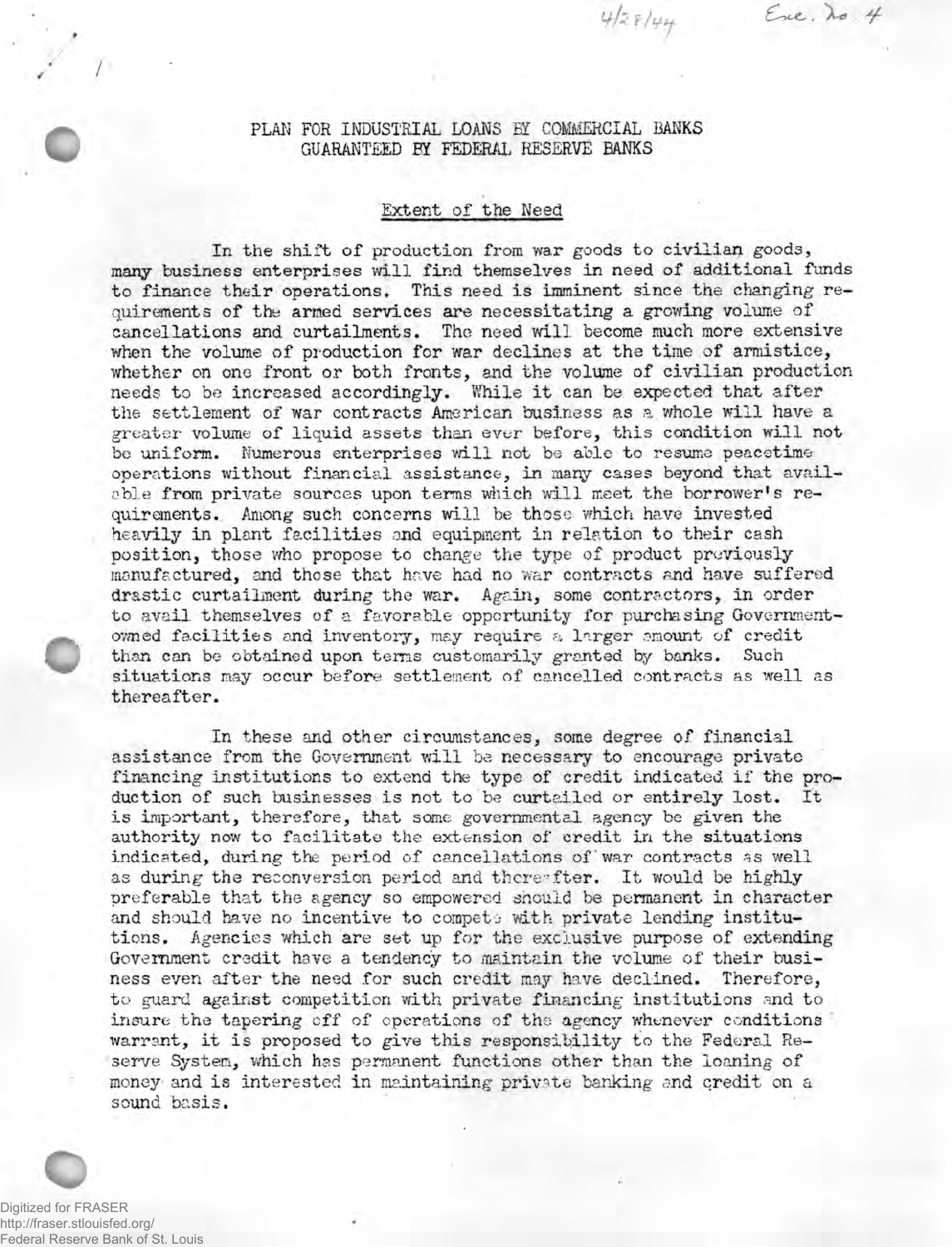# Limited Authority of Federal Reserve Banks under Present Law

Under section 13b of the Federal Reserve Act, the Federal Reserve Banks are authorized to make credit available to business enterprises, either directly when such credit is not otherwise available or through participation with commercial banking institutions. Such loans, however, may be made only for the purpose of providing working capital, must have maturities not exceeding five years, and may be provided only for established businesses. Because of such restrictive provisions of the statute, the Federal Reserve Banks have not been able to make credit available to many deserving business enterprises; nor would they be able to assist to an important degree in financing such enterprises henceforth.

### Authorization to Federal Reserve Banks to Guarantee Loans

In order to remedy these defects in the present law and to meet the need described above, it is proposed that, in lieu of the existing authority of the Federal Reserve Banks to make loans to business and industry under the restrictions noted, these banks be authorized to guarantee financing institutions against loss on loans made to business enterprises or to make commitments to purchase loans so made. Such guarantees and commitments by the Federal Reserve Banks would be available in proper cases to any financing institution, whether or not a member bank of the Federal Reserve System. The procedure followed in making such loans and guarantees would be generally similar to that vhich has been used in financing war production under the V loan program. However, a Federal Reserve Bank would execute the guarantees as principal and not as fiscal agent of the Government. A borrower would be expected to apply for such a loan through his usual, banking connection. The bank would in turn make application to the Federal Reserve Bank of its district for the guarantee. General regulations governing the policy and procedure relating to the program would bo issued by the Board of Governors of the Federal Reserve System.

## Qualifications of the System for the Task

The twelve Federal Reserve Banks and their twenty-four branches are in a position to extend this service economically and efficiently. The officers and employees of the Federal Reserve Banks have gained wide experience in administering the V loan program, in addition to that gained since 1934 in making loans to business enterprises under the existing provisions of the law. Financing institutions and borrowers alike are familiar with the services of the Federal Reserve Banks in this field. The authority to guarantee loans to business enterprises, therefore, could be put into effect without delay and the credits consummated expeditiously. Moreover the Federal Reserve System has importent responsibilities in the credit field and in the supervision of banks and, since the loans in all cases would be made by private banking institutions, the guaranteeing of such loans by the Reserve Banks would not be competitive with the private banking system.

Digitized for FRASER http://fraser.stlouisfed.org/ Federal Reserve Bank of St. Louis

/